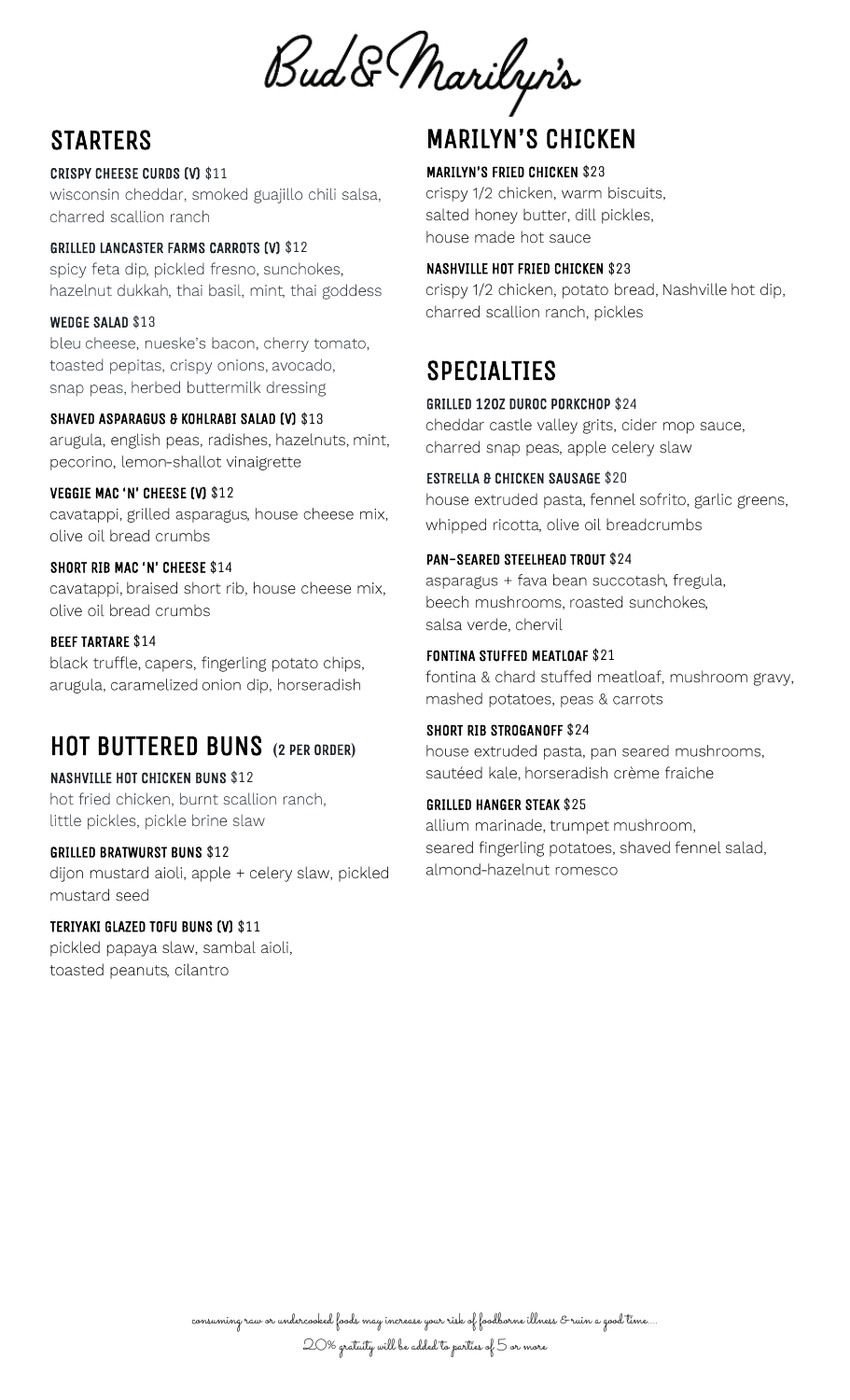Bud & Marilyn's

# **COCKTAILS**

### NON- ALCOHOLIC

## $+$  WINE  $+$

White / Glass + Bottle

torrontes, finca el retiro, argentina, 2019..................tropical fruits, lemon zest, zip of salinity....................12/52 ugni blanc- sauv blanc, guillaman, france, 2019.....fresh grapefruit, citrus, clean and crisp.............12/52 chardonnay, twenty acres, california, 2019............orchard fruit with rich vanilla and oak.............................12/52

# Red / Glass + Bottle

pinot noir, capitelles des fermes, france, 2018...red berries & cherries, silky body, balanced acidity.......11/50 cabernet-merlot, haut bicou, france, 2018. black fruit & baking spice; long finish of oak & tannin............10/48 

# Sparkling

sparkling wine casas del mer, cava, spain........apples and pear fruit; creamy with lively bubbles...................12/52

### $\rightarrow$  BEER & CIDER  $\longleftarrow$

| double nickel weekend warrior (5.8%) pale ale double dry hopped, with notes of pineapple and apricot6.5 |  |
|---------------------------------------------------------------------------------------------------------|--|
|                                                                                                         |  |
|                                                                                                         |  |
|                                                                                                         |  |
| ommegang witte (5.2%) belgian-style white ale with notes of coriander and sweet orange peel6.5          |  |